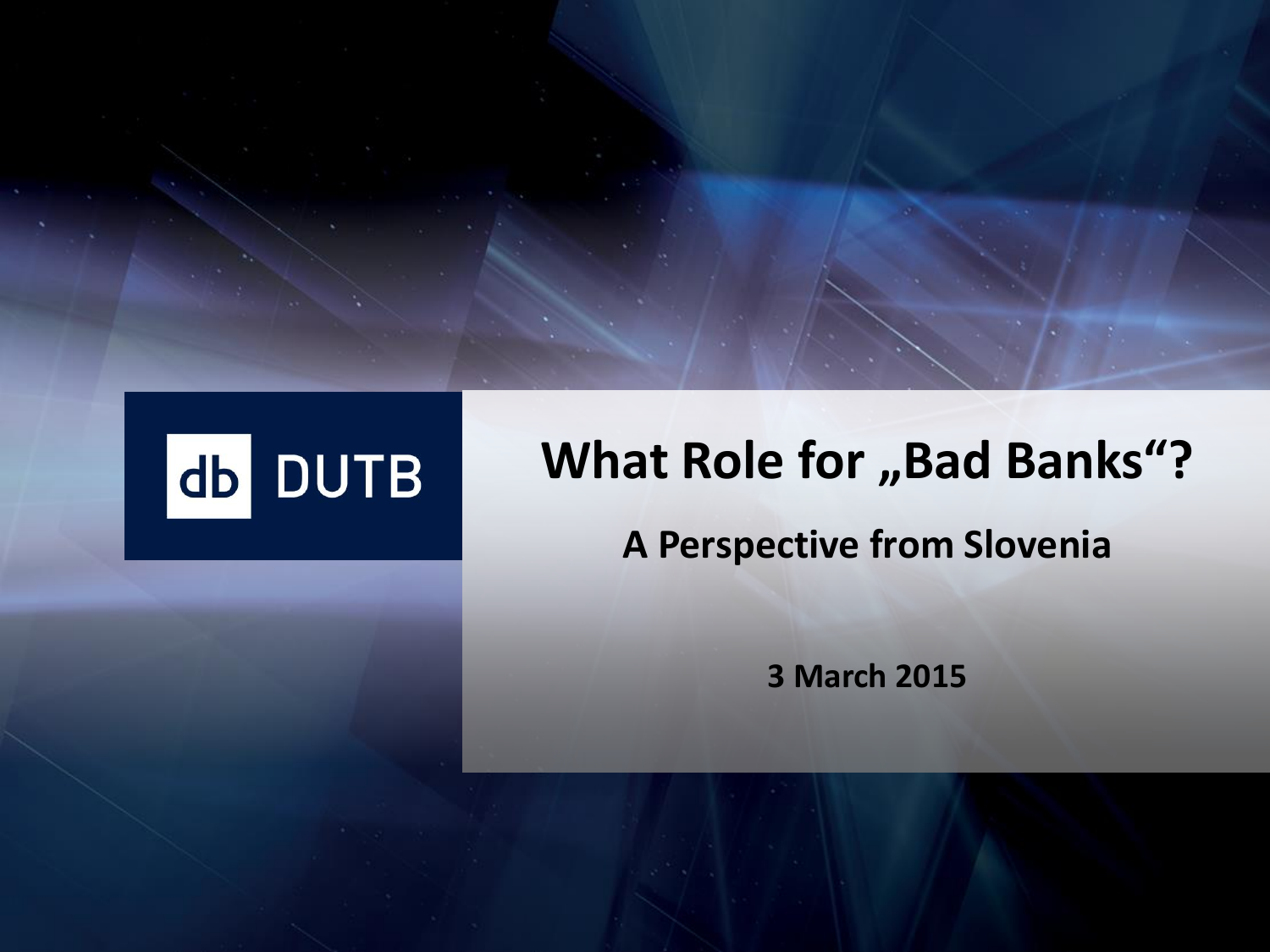#### Table of Contents

- Design of a bad bank
- Introduction to BAMC Bank Asset Management Company
- Overview of BAMCs Portfolio of Assets

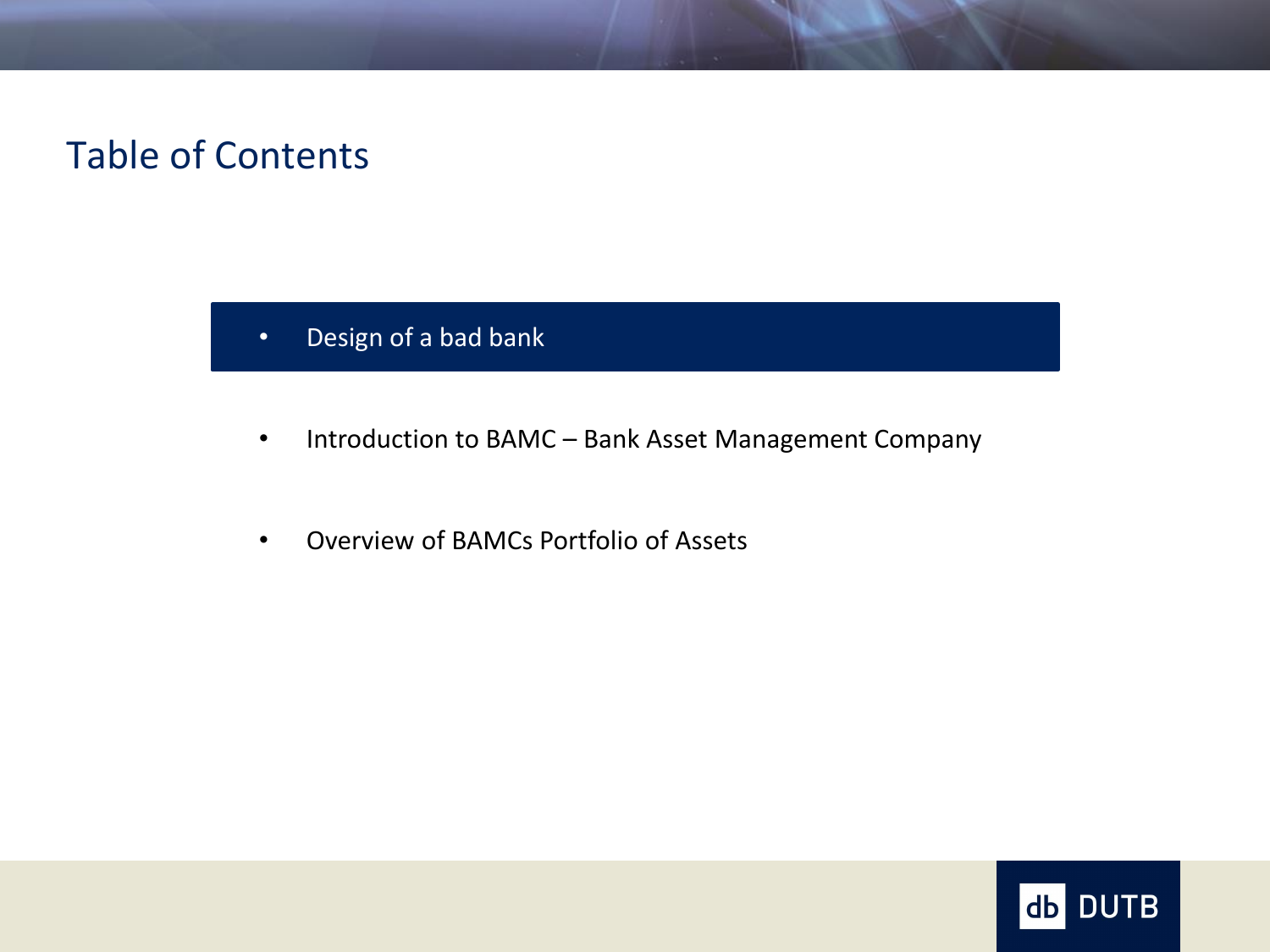# **Bad Bank Design**



db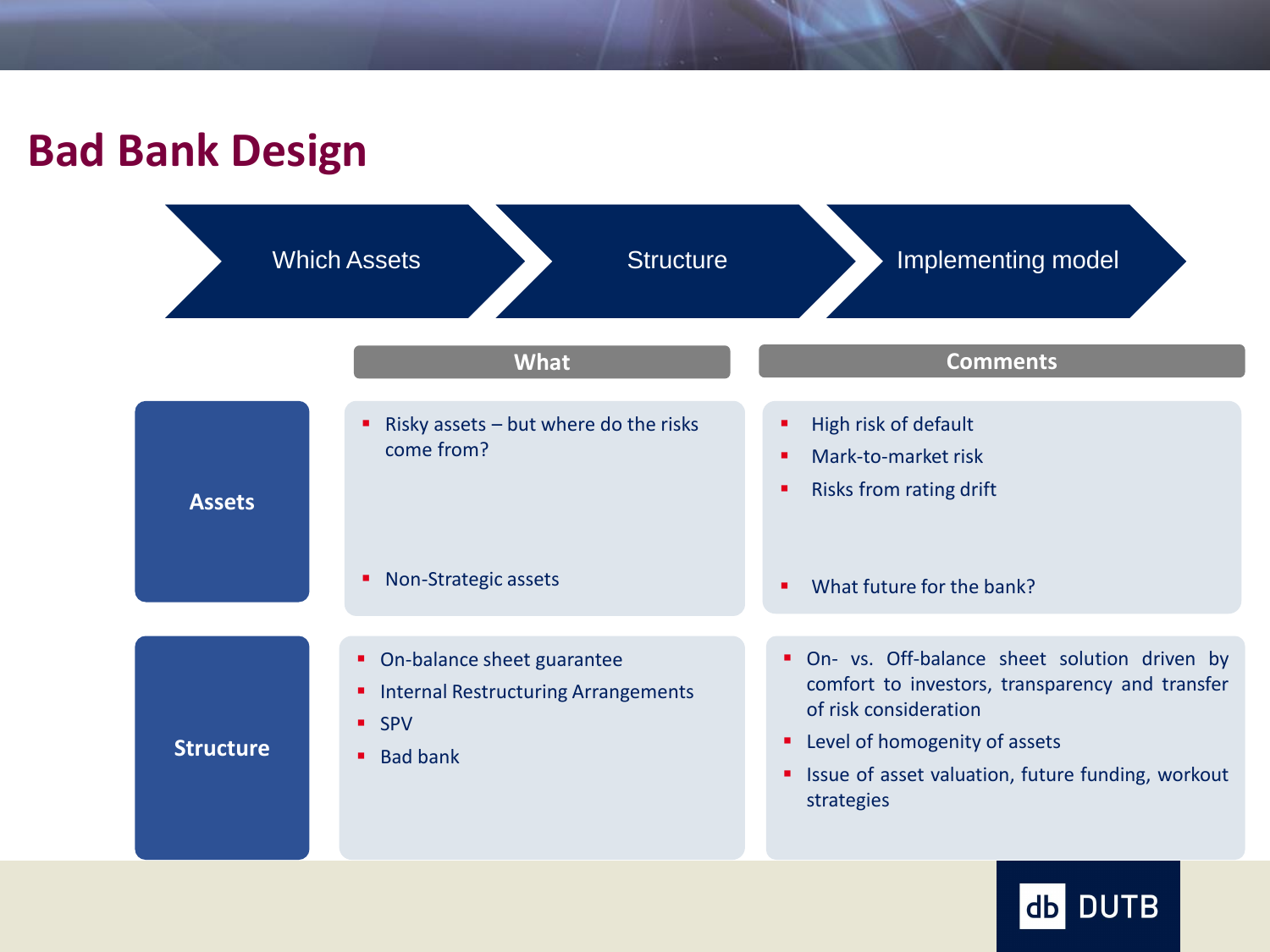#### Table of Contents

• Design of a bad bank

• Introduction to BAMC – Bank Asset Management Company • Introduction to BAMC – Bank Asset Management Company

• Overview of BAMCs Portfolio of Assets

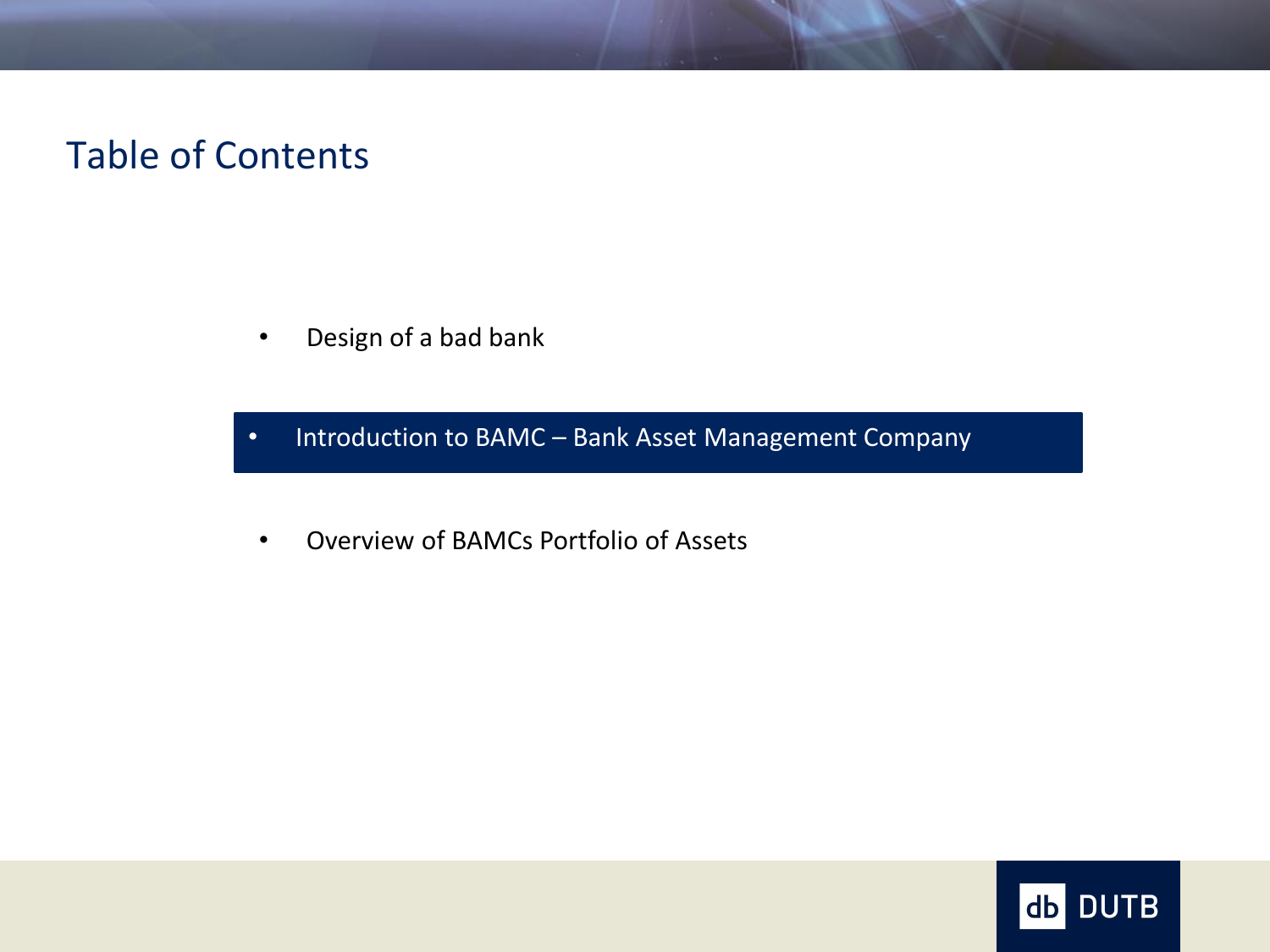#### **Overview**

| <b>Establishment:</b> | March 2013, founder Government of the Republic of Slovenia                                                                                                                                              |
|-----------------------|---------------------------------------------------------------------------------------------------------------------------------------------------------------------------------------------------------|
| <b>Ownership:</b>     | 100% owned by the Republic of Slovenia,<br>equity injection of 203 mio EUR in 2013                                                                                                                      |
| Governance:           | One-tier board structure, 4 non-executive and 3 executive Directors                                                                                                                                     |
| <b>Employees:</b>     | 81 employees as per end-2014                                                                                                                                                                            |
| <b>Assets:</b>        | In December 2013 transferred from NLB and NKBM<br>In September 2014 acquired from Faktor banka and Probanka<br>In October 2014 transferred from Abanka<br>In December 2014 transferred from Banka Celje |

The total gross value of all assets is **4.99 billion EUR**, for which BAMC paid **1.56 billion EUR** in sovereign-guaranteed bonds and 28 million EUR with existing capital.

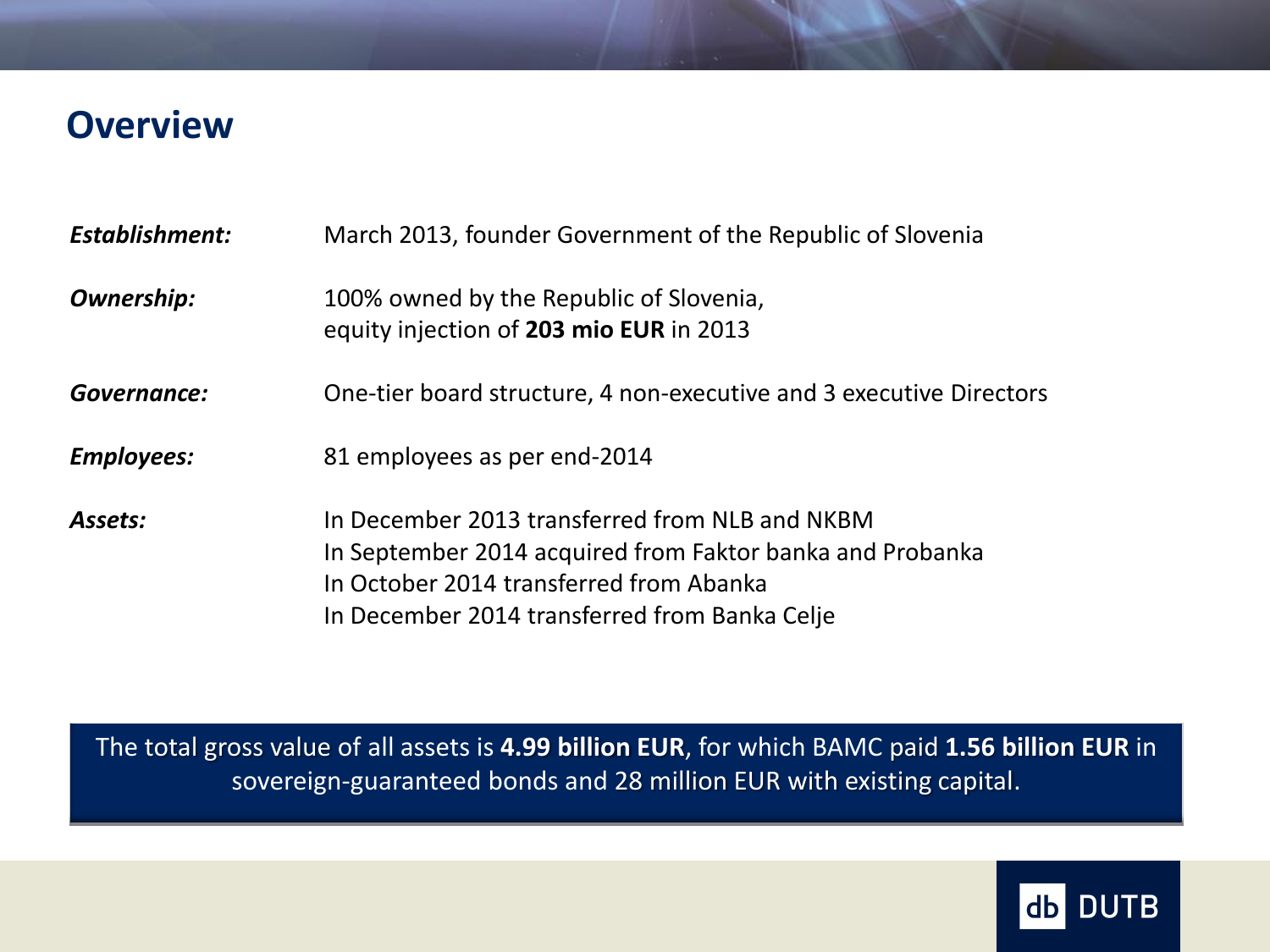#### **Overview**

*Mission:* Implement the measures of to strengthen the stability of the banks, as stipulated by the Law

> Promote trust in the financial system and operate by the rules of business-financial profession and the highest ethical management standards, avoiding any conflict of interest

Implement a proactive, cooperative and holistic approach to the restructuring of companies

Being an active asset owner

Manage the assets in a way that would allow exiting at best possible price

*Focus:* Off load the Non-Performing Loans burden in the banks to i) provide bank capital, ii) provide liquidity, and iii) enable more focus on lending to good business

Restructure potentially viable exposures to corporates sector

Manage assets for value and generate value to pay-down the state guarantee debt, and repay the equity with a sufficient return

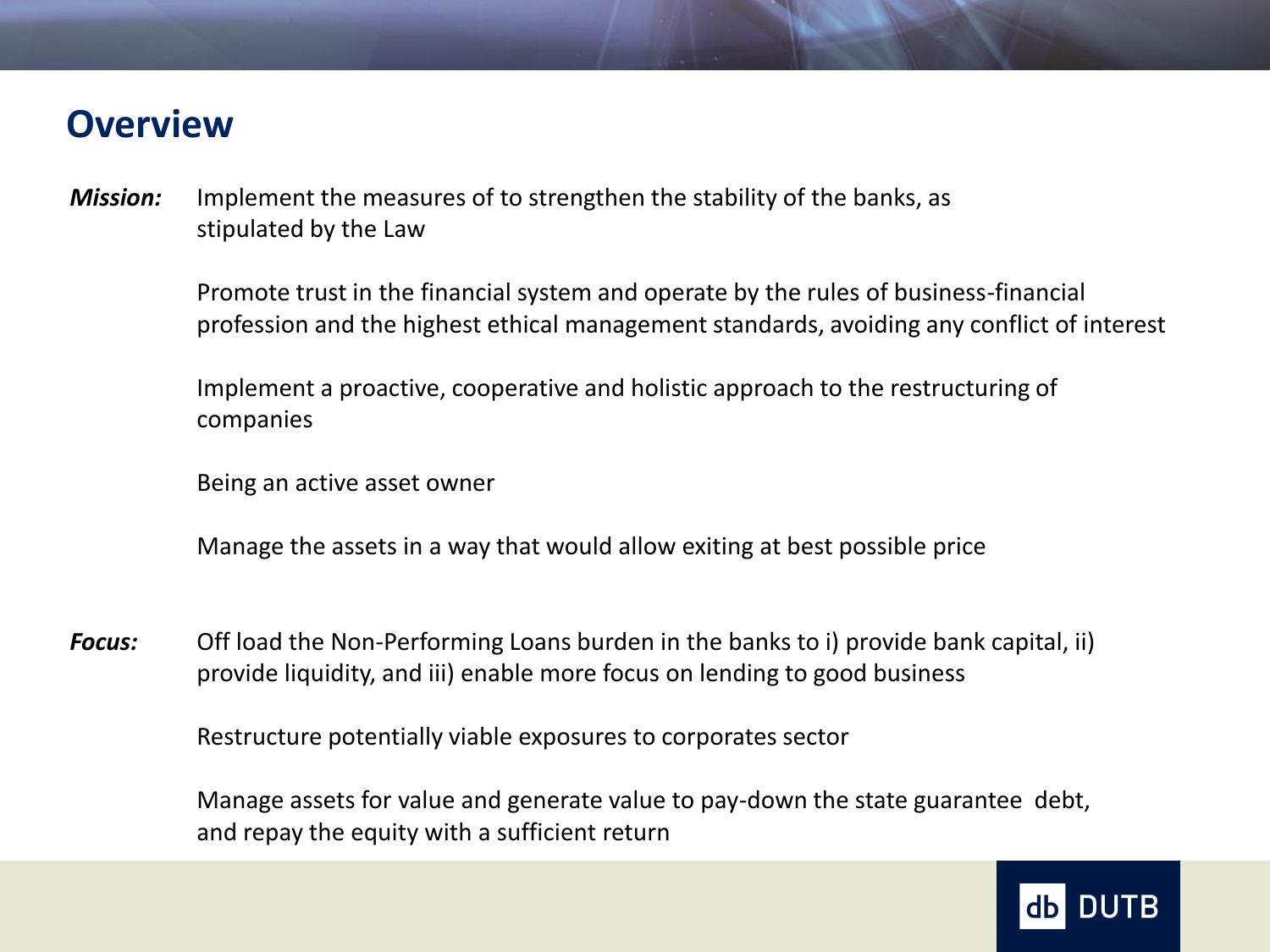

#### **Organisation of BAMC**

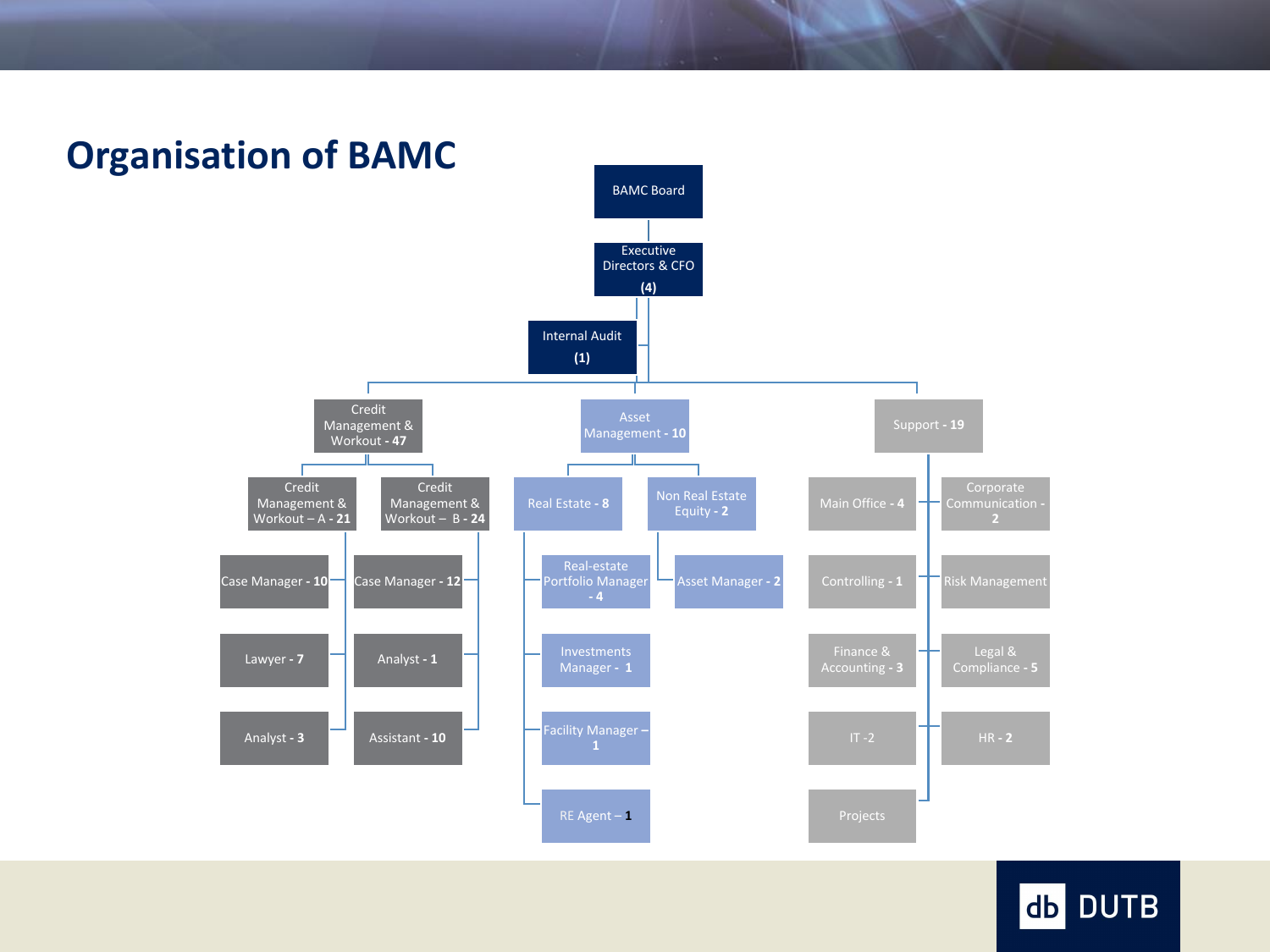#### Table of Contents

- Design of a bad bank
- Introduction to BAMC Bank Asset Management Company
- Overview of BAMCs Portfolio of Assets

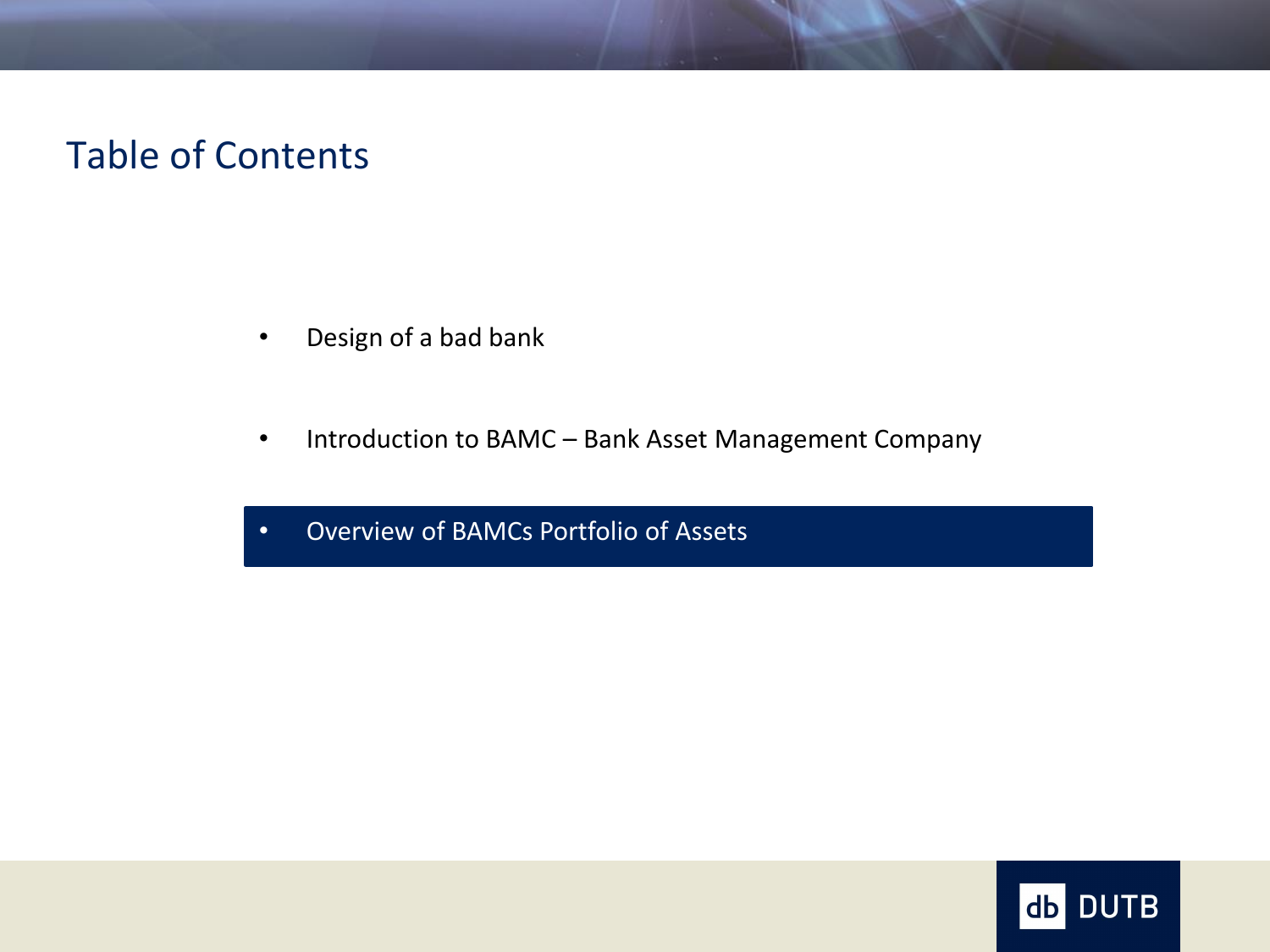## Three types of assets under management

- **The BAMC** is managing a substantial loan portfolio and currently has minor equity and real estate holdings
- The latter two may increase substantially due to collateral enforcement from insolvent debtors
- Total exposure ± 700 cases (600 recovery + 100 restructuring)



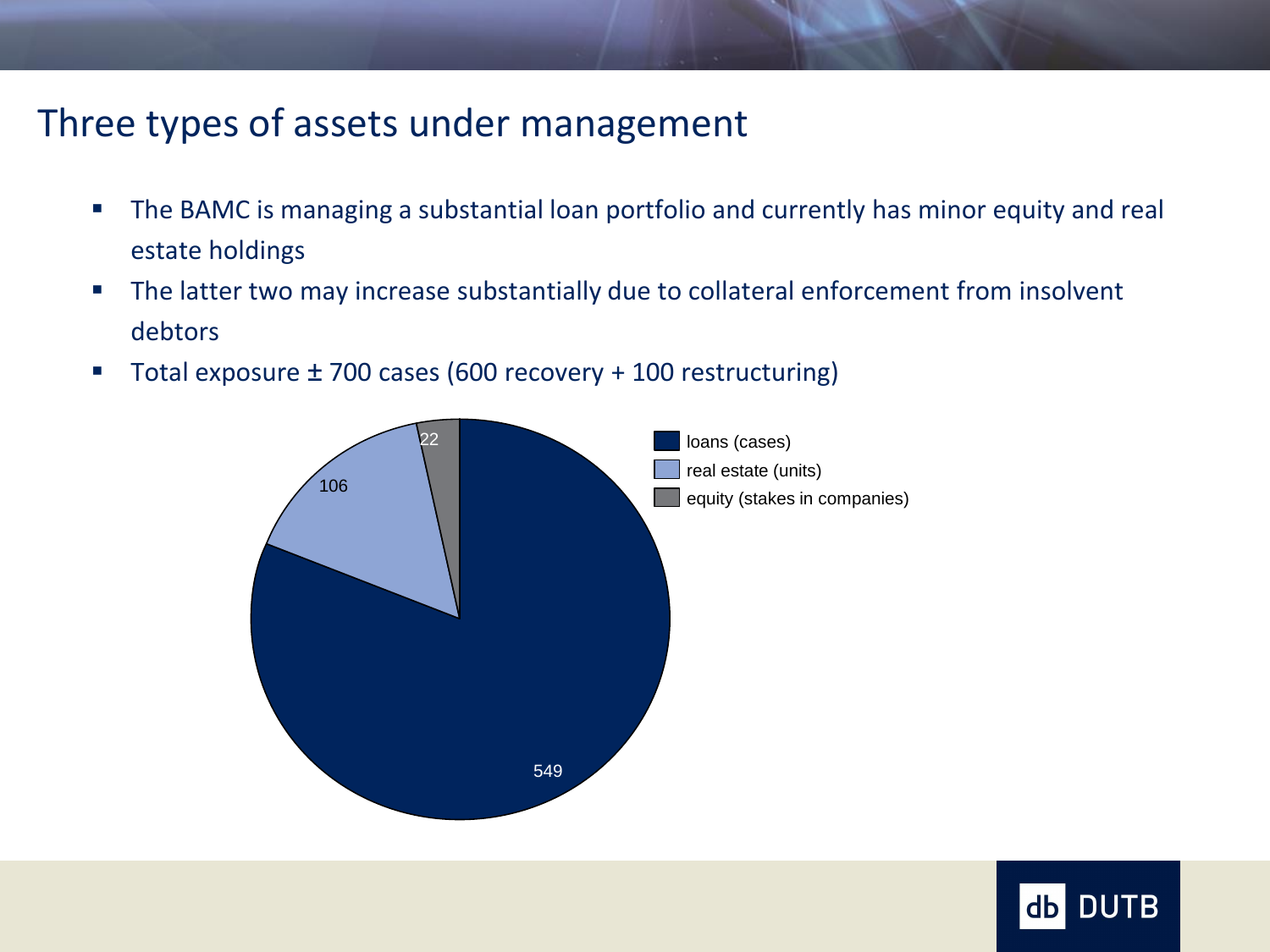# Loan portfolio overview (transfer prices)

#### Total portfolio transfer price: € 1.56 million ( $€$  millions in chart)



restructuring strategy  $\Box$  recovery strategy  $\Box$  other

**DUTB** db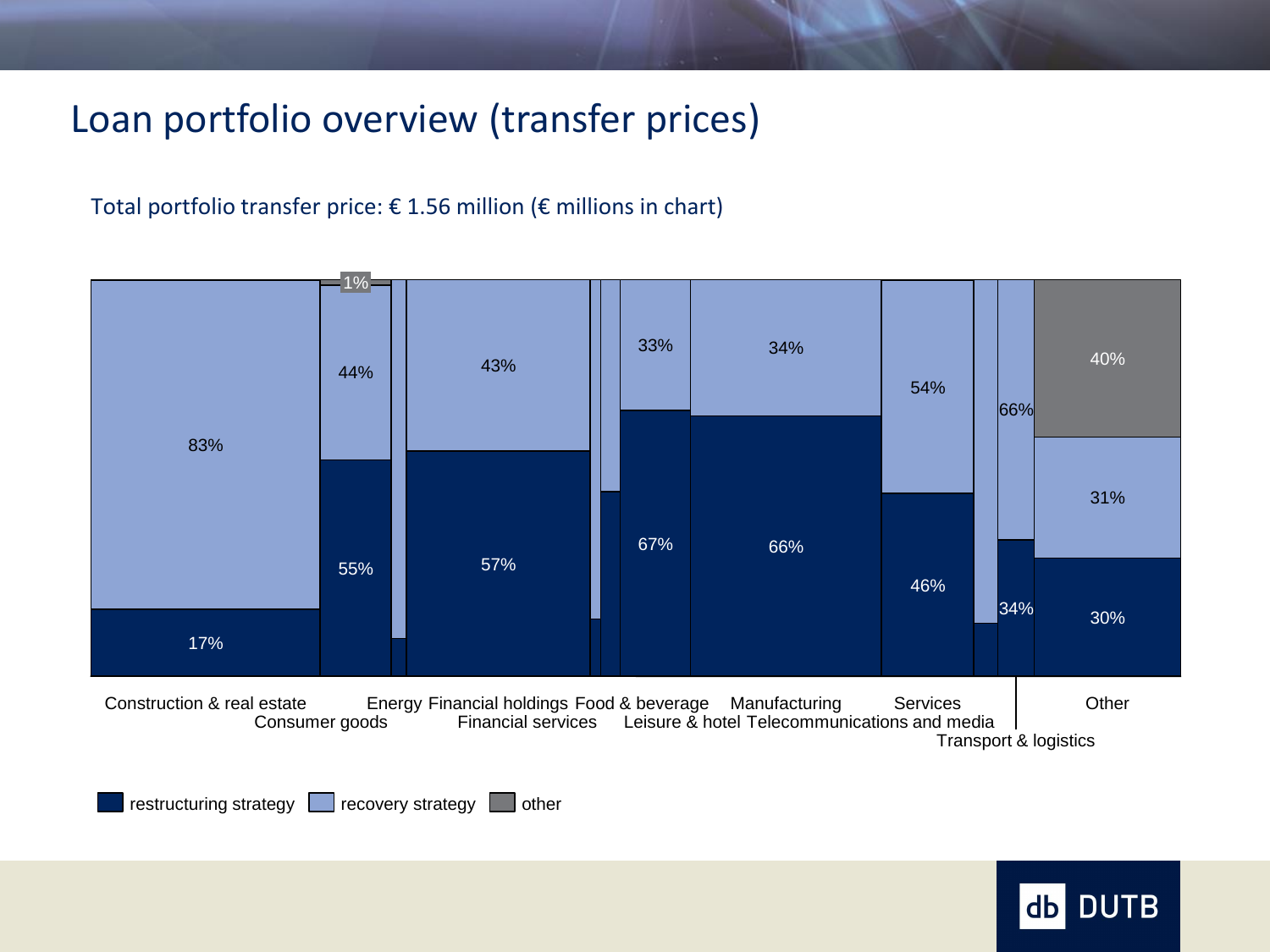### Current and potential real estate portfolio

Real estate units





 $13 =$ 

973